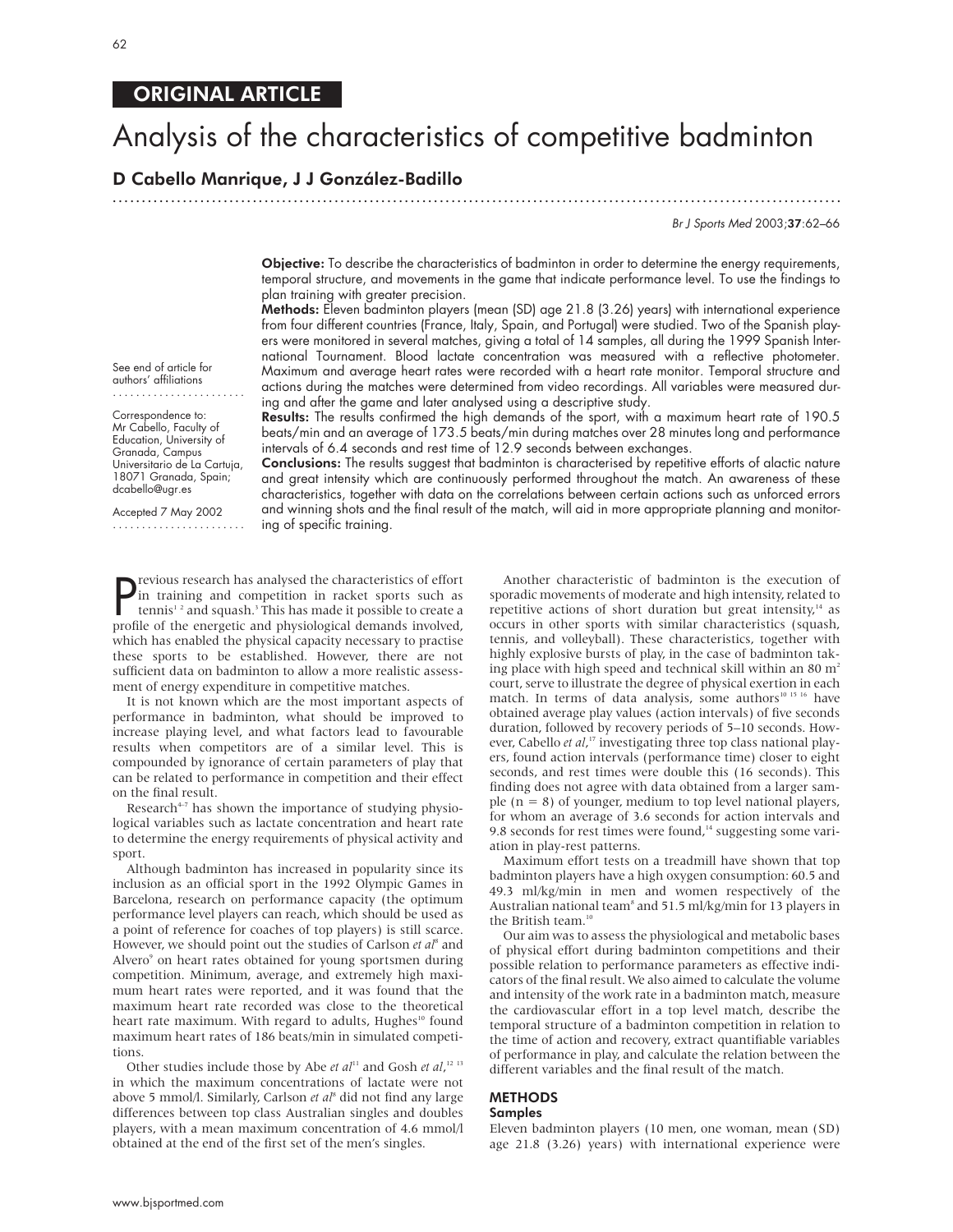incoherent results Variable (n=14) Mean SD CV Max Min Age (years) 21.79 3.26 14.97 28 17 Weight (kg) 67.54 8.70 12.88 84 56 Height (cm) 175.21 6.83 3.90 182 165 Max heart rate (beats/min) 190.57 5.50 2.89 201 186 Average heart rate (beats/min) 173.43 8.86 5.11 187 162<br>
Max lactate (mmol/l) 3.79 0.91 24.11 5.1 2.4 Max lactate (mmol/l) 3.79 0.91 24.11 5.1 2.4<br>Total time (seconds) (n=12) 1689.33 312.89 18.52 2308 1320 Total time (seconds) (n=12) 1689.33 312.89 18.52 2308 1320 Real time (seconds) (n=12)<br>  $548.75$  98.62 17.97 696 387<br>  $6.40$  1.25 19.61 8.86 4.57 Performance time (seconds) 6.40 1.25 19.61 8.86 4.57<br>
Rest time (seconds) 12.93 2.68 20.76 18.7 9.2 Rest time (seconds)<br>
Work density<br>
Work density<br>
2.049 2.006 11.42 0.61 0.4 Work density 0.49 0.06 11.42 0.61 0.4 Winning shots (number) 18.85 8.51 45.17 32 8<br>
Unforced errors (n=12) 22.46 7.68 34.18 32 7 Unforced errors (n=12) 22.46 7.68 34.18 32 7<br>Shots per rally 6.06 1.08 17.86 7.82 4.6 Shots per rally 1.08 1.08 1.08 7.82 4.6<br>
Maximum actions 1.08 43.42 16.59 38.22 87 24 Maximum actions 43.42 16.59 38.22 87 24 Total rallies 83.33 11.03 13.24 99 64 Total shots 510.75 109.76 21.49 774 354 Average/max heart rate coefficient 91.00 2.50 2.75 94.44 86.63 Number of shots/real time 0.93 0.11 11.40 1.13 0.69

Table 1 Detailed individual results, after elimination of data that, on account of abnormal circumstances of play, may have altered the coherence of the result—for example, three set matches influenced the mean values of some variables, causing

CV, Coefficient of variation; max, maximum; min, minimum.

recruited from four different countries (France, Italy, Spain, and Portugal). Two of the Spanish players were videorecorded during several matches in the 1999 Spanish International Tournament, giving rise to a total of 14 samples. Seven players were members of their national teams (10 samples), with a minimum weekly training schedule of 12 hours.

#### **Design**

The design is descriptive and comprises measurements taken before and after the match in each sample and various comparisons between the subjects. Several variables were measured; some as used by Dias and Ghosh<sup>18</sup> are described as follows.

#### Lactate concentration

This was determined, in blood samples (20 µl) taken from the earlobe, using reactive strips which were immediately analysed using the lactate-mediator oxidase colour reaction technique with an Accusport reflection photometer. This technique is considered to be highly accurate for lactate concentrations below 8 mmol/l.<sup>19 20</sup> Several blood samples were taken: at rest, at the end of the match, and at 1, 3, 5, 7, and 10 minute intervals during recovery.

#### Heart rate

Heart rate was recorded every five seconds by telemetry throughout the match, using Polar Sport Tester 4000 heart rate monitors and a Polar Interface Unit to introduce the data into a 486 PC. Polar-HR software was used to determine parameters such as the maximum and average heart rate of each subject at different stages of the match. The Polar Interface Unit consists of a belt containing a pair of electrodes and a wrist receptor. The former is attached to the player's chest and sends the information it receives to the wrist receptor.

#### Total playing time

Total playing time was registered by the heart rate monitor's chronometer, as well as by filming each match with VHS-C video cameras. From the tapes we were able to determine real time play (total time that the shuttlecock is moving).

### Temporal structure

The temporal structure was obtained from subsequent analysis of the videotaped matches by calculation of the average work interval or performance time, average rest interval or rest time (both of the latter measured in seconds), and work density (ratio of performance time to rest time; a nondimensional variable).

# Performance rates

Performance rates were analysed by watching the video of each match and summarising them as follows.

- Unforced errors: errors committed by the player in a situation where an error is not expected.
- Winning shots: shots that, on account of their effective execution, score a point.
- Number of shots that occur in each point (number of shots per rally), in each of the sets and matches (total shots).
- Maximum actions: actions that require highly demanding physical execution and therefore maximum effort.
- Total number of rallies: number of interventions occurring throughout the sets and whole match.

Atmospheric conditions (temperature, humidity, and pressure) showed only minimal variations (70–80° humidity and 20–22° outside temperature).

It was necessary to take account of a factor that may have affected the results obtained—that is, the intensity with which the match was contested—because, to consider the results obtained as representative of maximum effort, the match had to be hard fought with the players performing to their full capacity. This was controlled by choosing for analysis the matches that a priori were likely to be the most hotly contested—that is, between players of the same level (using information obtained from results in other competitions and from their respective coaches)—as well as the importance of the result within the competition.

#### Procedure

Before the competition, a meeting was held with all those responsible: club delegates, referee, and members of the competition committee. At this meeting, the bases of the study were laid out and queries were answered. At the end, information sheets and agreement forms were handed out to be filled in by the players who volunteered to take part.

Before the on court warm up, a blood sample was taken for analysis of basal lactate concentration, and each player was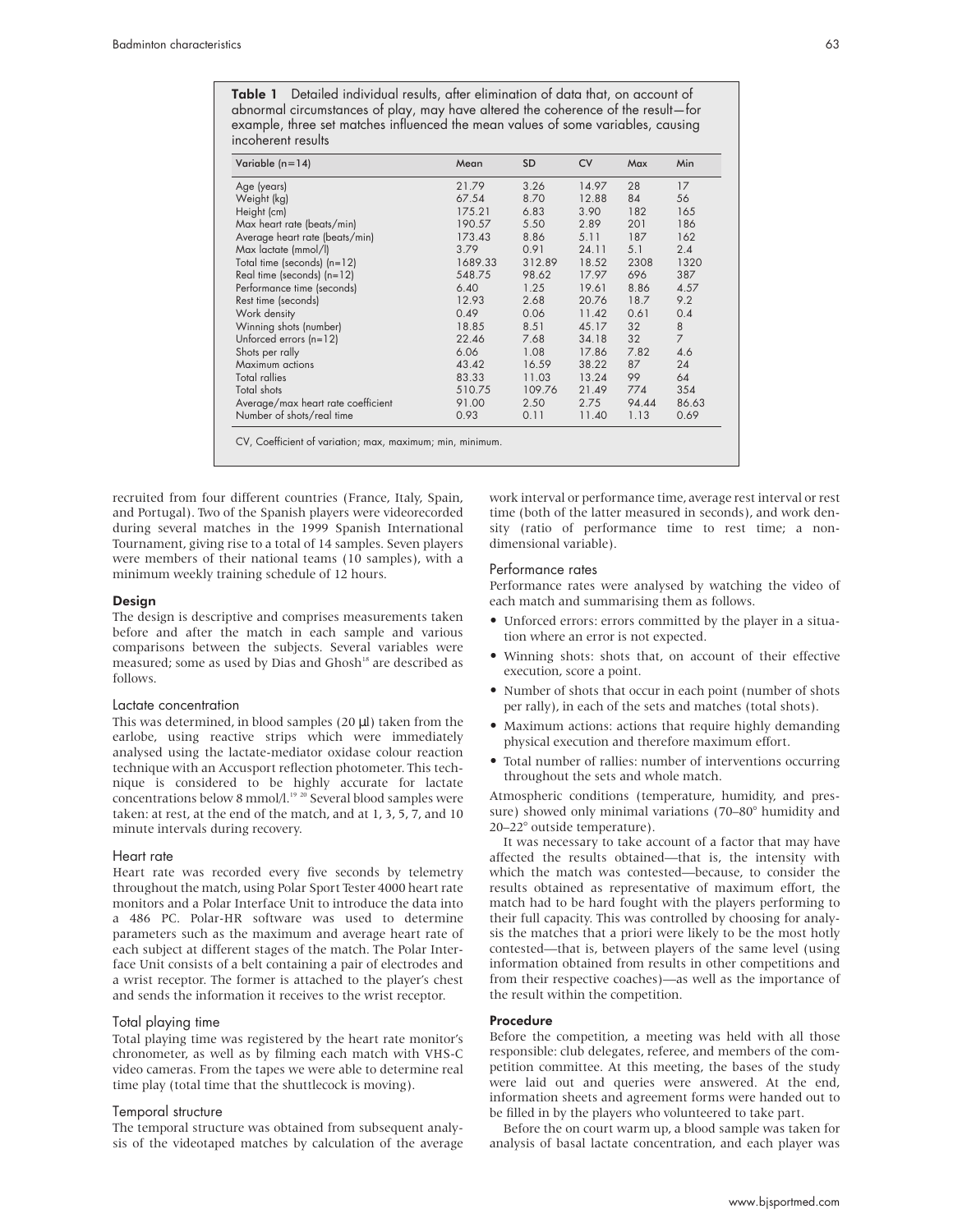

Figure 1 Mean percentage of playing intervals (performance time) and recovery (rest time) of all the matches.

provided with a heart rate monitor and reminded of the procedure to be adhered to.

Just before the start of the match, the player switched on the heart rate monitor and so initiated the heart rate register. At the same time, the video recorder started filming. A blood sample was taken and heart rate was recorded immediately after the first set. At the end of the match, blood samples were taken immediately and at 1, 3, 5, 7, and 10 minute intervals during recovery.

Over the next few days the videotaped matches were watched to determine each player's temporal structure.

#### Statistical analysis

We carried out a bivariate correlational statistical analysis (Pearson's coefficient) between all the variables using the Statistical Package for Social Sciences (SPSS) 7.5, and those variables, such as total time, that could affect correlations were subject to partial control through this programme. For the relation between unforced errors or winning shots and the final result, we used a binomial analysis of ratios for non-parametric measures with  $c<sup>2</sup>$  contingency tables. The level of significance used in the statistical analysis was p<0.05.

## RESULTS

Table 1 shows the different variables analysed for each player, as well as their descriptive analysis.

The very high degree of uncertainty in the course of the game of badminton is clearly shown by the great variability in the different variables for each player, with performance times varying between 4.57 and 8.86 seconds and lactate concentrations varying between 2.4 and 5.1 mmol/l. However, some variables are more constant such as maximum heart rate during the match (186–201 beats/min, which is very close to the real maximum of each player), the average heart rate (162–187 beats/min), work density (0.4–0.6), and the relation between the number of shots and real time as a possible indicator of effort (1.1–0.7).

The tendency was for all the players who were analysed to increase their average heart rate in relation to their maximum heart rate of the playing interval as the match progressed (>3% in all cases). This indicates that cardiovascular demand gradually increased as the game progressed.

It is clear from fig 1 that the most frequently occurring rallies in all the matches analysed are those that have a performance time of 3–6 seconds, representing 40% of the total moves, which, together with the rallies of 0–3 seconds (19%) and

|                                                               | r Value | p Value |
|---------------------------------------------------------------|---------|---------|
| Positive correlations                                         |         |         |
| Average heart rate & max heart rate                           | 0.91    | 0.000   |
| Average heart rate & lactate                                  | 0.55    | 0.051   |
| Average heart rate & lactate (controlling total time)         | 0.48    | 0.127   |
| Real time & rest time                                         | 0.62    | 0.031   |
| Real time & performance time                                  | 0.73    | 0.007   |
| Performance time & rest time                                  | 0.87    | 0.000   |
| Shots in rally & real time                                    | 0.63    | 0.028   |
| Shots in rally & performance time                             | 0.75    | 0.007   |
| Real time & total time                                        | 0.69    | 0.013   |
| Negative correlations                                         |         |         |
| Max heart rate & work density                                 | $-0.57$ | 0.041   |
| Max heart rate & work density (controlling total time)        | $-0.54$ | 0.082   |
| Average heart rate & work density                             | $-0.57$ | 0.038   |
| Average heart rate & work density (controlling total time)    | $-0.55$ | 0.079   |
| Max heart rate & maximum actions                              | $-0.62$ | 0.028   |
| Max heart rate & maximum actions (controlling total time)     | $-0.66$ | 0.025   |
| Average heart rate & maximum actions                          | $-0.59$ | 0.042   |
| Average heart rate & maximum actions (controlling total time) | $-0.64$ | 0.033   |

Table 2 Summary of the correlational analysis between the studied variables

tions that originally seemed to be significant have stopped being so after controlling total time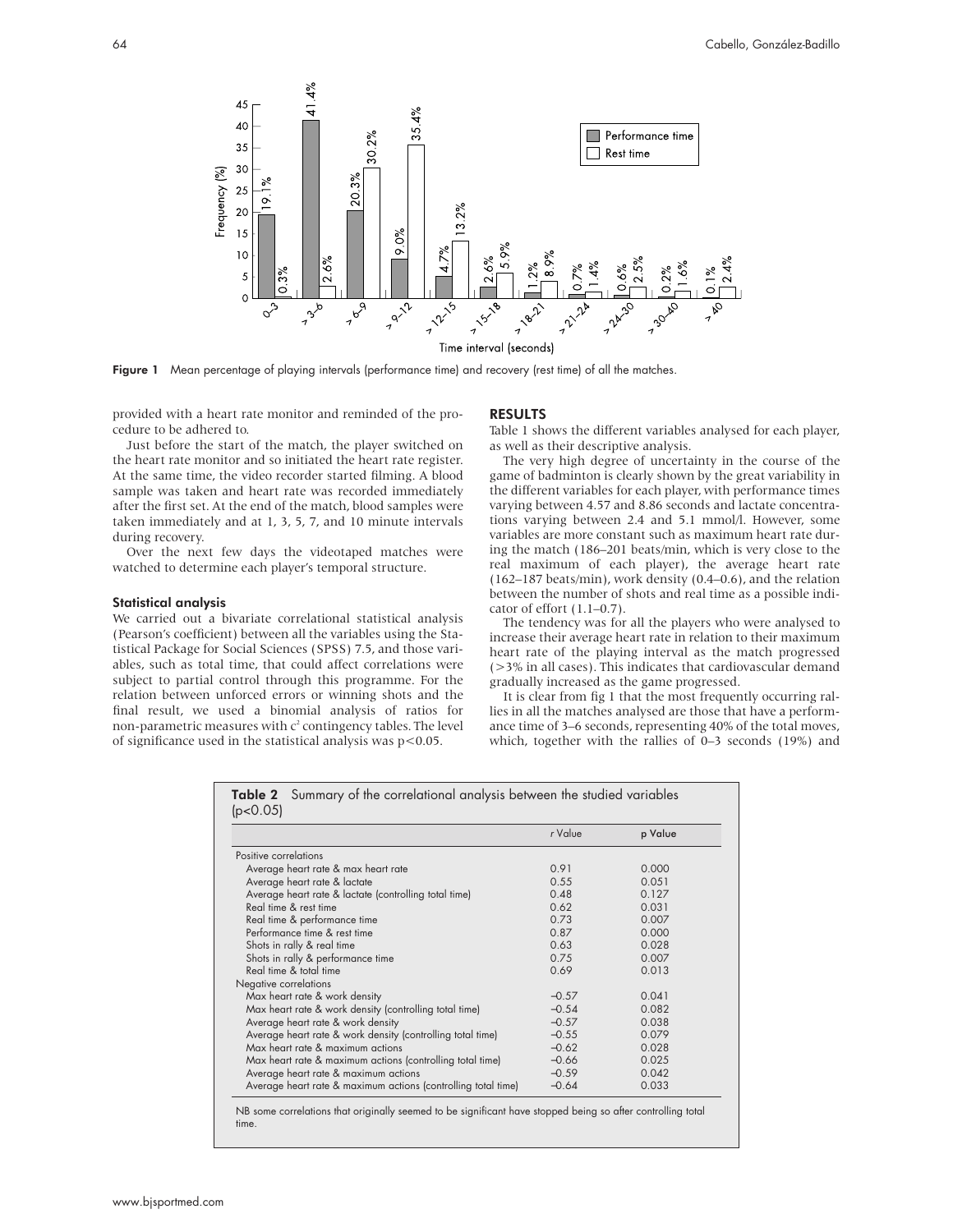those of more than 6–9 seconds (20.3%), constitute more than 80% of the total rallies. Moreover, there is a progressive decrease in the frequency with which rallies occur as the performance time of each rally increases, with the rallies that last more than 21 seconds being less than 1%. However, for the rest intervals, it is between the third and fifth duration—that is, between more than 6 and 15 seconds—that 80% of the matches lie.

Table 2 gives the results of a bivariate correlational statistical analysis (Pearson's coefficient) between all the variables analysed. The goal was to determine the significance of the relation between pairs of variables by controlling total time in those cases where this could affect the relation. Most of the positive correlations were related to the temporal structure: total and real time; performance and rest time. However, in the case of the negative correlations, the variables that were found to be related were the different expressions of heart rate, as well as temporal structure and playing performance variables. When the total time was controlled, it was found that the maximum and average heart rate were no longer significant in relation to the work density, leaving only the relation between maximum heart rate, average heart rate, and maximum actions as significant.

The binomial analysis of ratios for the study of unforced errors and winning shots with the final study of each set and match shows us the degree of relation between the different variables. In most cases, a high number of unforced errors resulted in loss of the set or match. In six of the 14 matches analysed using a  $\chi^2$  value of 7.095 and a level of significance of p<0.01 (0.00773), the difference between the number of unforced errors and players winning or losing the match was significant. In these matches, the players with a higher number of unforced errors were the ones who lost the match.

# **DISCUSSION**

By analysing the correlations in table 2 and comparing the results with those from other studies, a specific analysis of each variable can be made.

### Lactate concentration

Maximum lactate concentrations showed a mean of 3.8 mmol/l, with a maximum value of 5.1 and a minimum of 2.4, which are similar to those found by Ghosh *et al*<sup>12</sup> in top level 13–14 year old players. However, they are lower than those obtained by Cabello *et al* in three top level senior Spanish players (mean 7.1 mmol $/117$ ) and eight medium to top level players (mean 5.7 mmol/l).<sup>14</sup> These differences may be explained by the differences in age, fitness, and training levels of the subjects. Although there is no correlation between lactate concentration and the other variables, it is in the matches where the smallest differences between work and rest (work density) with longer work intervals occurred that lactate concentrations were highest (in four of the cases in which work density was >0.5, lactate concentration was >3.5 mmol/l, whereas in three of the cases in which work density was  $\leq 0.5$ , lactate concentration was  $\leq$ 3 mmol $\Lambda$ ). These lower values may also be due to a greater aerobic work capacity conditioned by a higher degree of previous training.<sup>10</sup>

One noteworthy aspect is the contrast between the low lactate production, with an average over all the samples lower than 3.8 mmol/l, and the high intensities shown in both maximum (190 beats/min) and average (173 beats/min) heart rate. This finding has no obvious explanation.

#### Heart rate

The high values for maximum and average heart rate obtained here are similar to those obtained in other studies on heart rate, $9^{11}$  12 in most cases approaching the theoretical heart rate maximum (220–age). A possible explanation<sup>21</sup> is that they are due to neurophysiological factors that affect the heart. The

vegetative nervous system (specifically the sympathetic nervous system) may increase heart beat frequency by acting on the sinoatrial node. The main neurotransmitter released by the postganglionic fibres of the sympathetic system during physical activity is usually norepinephrine (noradrenaline), which, by means of messages sent by the nervous system to the heart, increases the heart rate to the limits required by the activity itself. Certain characteristics of badminton (speed, reflexes, precision, high level of concentration) produce a high level of stress, which may give rise to further epinephrine (adrenaline) secretion at the suprarenal gland level, in addition to that required by the nervous system. This may cause the heart to accelerate over and above that provoked by the actual effort.<sup>10 15 16</sup>

# Playing time

The correlations between the different variables relating to playing time (total playing time, real time, average work, and rest interval) may explain the importance of events that occur throughout a game of badminton, a competitive sport in which individual differences and the game's dynamics can vary greatly from one game to another. However, the total playing time may modify the relation between work density and average and maximum heart rate, because a player does not start playing until he or she feels ready to do so. This may result in games with a long total playing time but quite a short real playing time. A work density such as this (0.48) may explain why maximum lactate concentration is not obtained at the end of the game, because the rest intervals, especially those in the second set, may be sufficient to establish a partial decrease between one point and the next. It is logical to assume that, in more highly demanding games in which the variables related to playing times are considerably greater, the physiological response will also be higher, because the opponent's level and the importance of the competition can influence the intensity of the game, as well as the values obtained. From an analysis of a video of the men's singles final at the 1992 Olympic Games in Barcelona, it is interesting to note that, although the final result of the game was two sets to love, the total and real playing times (55 minutes and 25 minutes 26 seconds for the first and second set respectively) are far longer than in the games we studied: double the total time (28 minutes 9 seconds) and nearly three times the real time (9 minutes 9 seconds). Moreover, there are large differences in the work interval (6.4 seconds in our study compared with 12.3 seconds in the Olympic final) and rest time (12.9 and 20.4 seconds respectively). The work/rest ratio (0.62) was more than 20% higher than in our study (0.49), which means that the chances of recovery are less and therefore the degree of accumulated fatigue is greater.

#### Temporal structure

The high positive correlation  $(r = 0.87)$  found between performance time and rest time (p<0.001) confirms that the longer the point, the greater the time interval required for recovery, something that is fairly logical and on occasions is limited by the intervention of the umpire, who is trying to avoid time wasting.

Similarly, the high correlation between work interval and the number of shots in a rally shows that the number of shots that can be played, usually one shot per second, is quite limited by the shuttlecock flight time. This is borne out by the correlation  $(r = 0.75)$  between the two, as shuttlecock flight trajectories vary between 0.2 seconds for a short range smash and 1.5 seconds for a defensive clearance from one end of the court to the other or a high lob. Thus, the final average result for average flight trajectories is close to one second, because of the higher incidence of clearances and lobs.